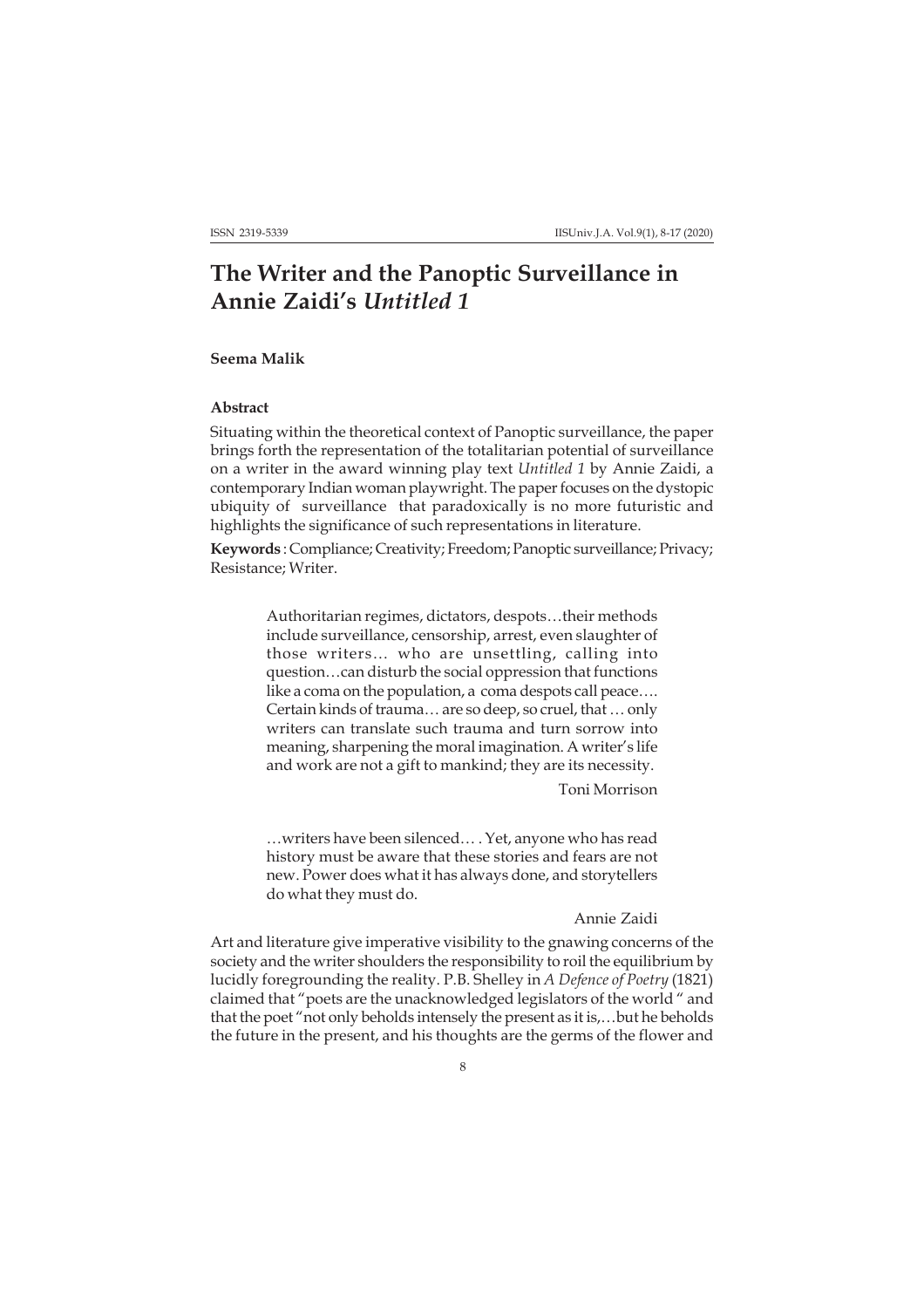the fruit of the latest time." Evidently, poets/writers are endowed with thoughts/ideas that impact people and consequently, they are considered as the "feared others" (Kevorkian 181). It is precisely this that renders them vulnerable and subjects them to regulatory forces and strict surveillance that function within the matrix of the censoring gaze, normalization through everydayness, compliance/ resistance and punishment.

With reference to the representation of surveillance in literature, Kammerer points out that the number of the people with hands on experience in surveillance is very limited and that the majority of the people learn about how surveillance "works" through its representation in popular literature (99). The artistic imaginary of surveillance is significant as it " can bring… the big picture and push conventional boundaries of thought and image"(Marx 390). The narratives of surveillance construct possible dystopic futures through metaphors and images (Kammerer 99). They also bridge the hiatus between the academic surveillance studies and the non-academic engagements with it as the masses prefer to read Orwell to Foucault (104). Literary narratives of surveillance, besides positing the mechanics of surveillance, are primarily concerned with its psychological impact and give an insight into the interiority and resilience of the individual. A classic example is that of George Orwell's *Nineteen Eighty Four* in which the menacing totalitarianism is personified in 'Big Brother'. Marks states that "…texts have an inbuilt counter narrative that can inspire us to question and resist the negative trends while critically assessing any changes presented as positive" (236).Thus, such texts, as cultural expressions, produce significant discourses on surveillance.

The dramatic idiom is a very powerful medium to raise awareness, bring about an attitudinal shift and to change perceptions. Annie Zaidi, a contemporary Indian woman playwright who won the Hindu Playwright Award 2018 for *Untitled 1*, brings forth a dystopian world where the state, through a ubiquitous surveillance system, contains individual's freedom of expression, creativity, choice, and privacy. However, in the light of the contemporary dynamics of surveillance, in an interview given to *The Hindu*, Zaidi aptly points out that it is no longer a dystopian future but a reality. The paper seeks to critique Annie Zaidi's play text *Untitled 1* through a twofold structure: an explication of panoptic surveillance, and mapping the rhetoric of surveillance as surfaced in the play text.

Surveillance studies have grown rapidly in recent decades by way of theoretical inputs in the light of new technologies and intensified governance. 'Pan', a prefix from the Greek meaning 'all' and 'opticon' meaning 'vision', Panopticon, as proposed by Bentham, was a hypothetical architectural construct meant for prisoners. They were kept in circular tiers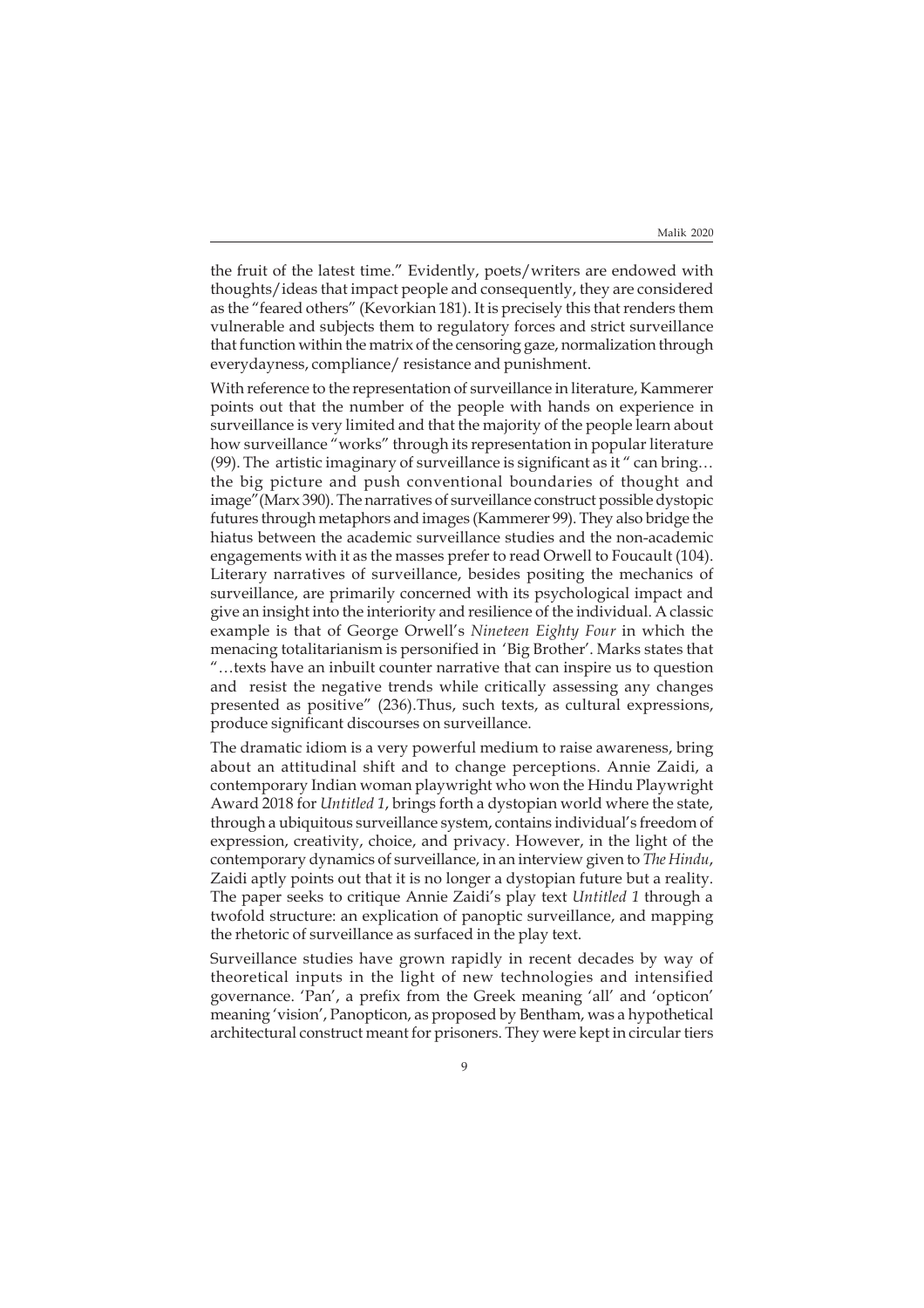of cells surrounding a central tower wherefrom the Inspector/Overseer kept constant surveillance on them. While they were always visible to the Inspector, the latter was not visible to the inmates from any angle and this rendered the Inspector dispensable The consciousness of being under constant panoptic gaze, would make the prisoners internalize surveillance for the fear of punishment. Consequently, they would maintain selfdiscipline and gradually transform from within. Thus the shift in penal mode was from punishment to reform. Kailey Giordano points out that the " Panopticon then embodied these penal developments, coalescing two seemingly incongruent ideals in one mechanism of discipline and reform: surveillance at once private and transparent, sequestered and omniscient".

The concept of the Panopticon, the prison structure as visualized by Jeremy Bentham, has been a constant in surveillance studies. Michel Foucault's *Discipline and Punish* (1975) added a new dimension to the understanding of surveillance where he talks about Panopticism. "Panopticism is the theorization of surveillance society"(Ernst 2). In fact, the Panopticon has acquired a metaphorical significance though it has been suggested "that as an analytical tool it might no longer be well suited for understanding the complexity and totality of contemporary surveillance dynamics" (Haggerty 38). In an extensive explication, Ernst talks about plural Panopticons that contain features that can be identified with reference to contemporary society. She points out that there are four ways in which the Panopticon is used by surveillance studies – "appropriation and application, rejection, qualified acceptance based on empirical limitations; and critical reinterpretation" (191). Thus, Panopticon continues to be pivotal and relevant as a "contemporary icon" (185) in the present context because of its inherent multiple facets. With the technological advancement in surveillance, the contemporary operative dynamics tend to be progressively diversified, and rhetorically mutated, yet they fall under the rubric of the concept of Panopticon, and "Panoptic, as a nominalized adjective, can be construed as connected with the root idea of the Panopticon"(187).

Zaidi's *Untitled 1* vividly portrays the altered rhetoric of panoptic surveillance that is cloaked under the benign face but is, nevertheless, equally menacing, demeaning and stifling. The totalitarian potential of surveillance remains a constant while notions like creativity, truth, self and privacy have no place. Vishwas, a middle aged writer, is enveloped with fear and sinister uncertainty. The slight sound outside makes him suspicious and makes him apprehensive of his furtive writings. The conversation between Vishwas and his wife, Dina, signals the suffocating, insecure atmosphere suffused with fear: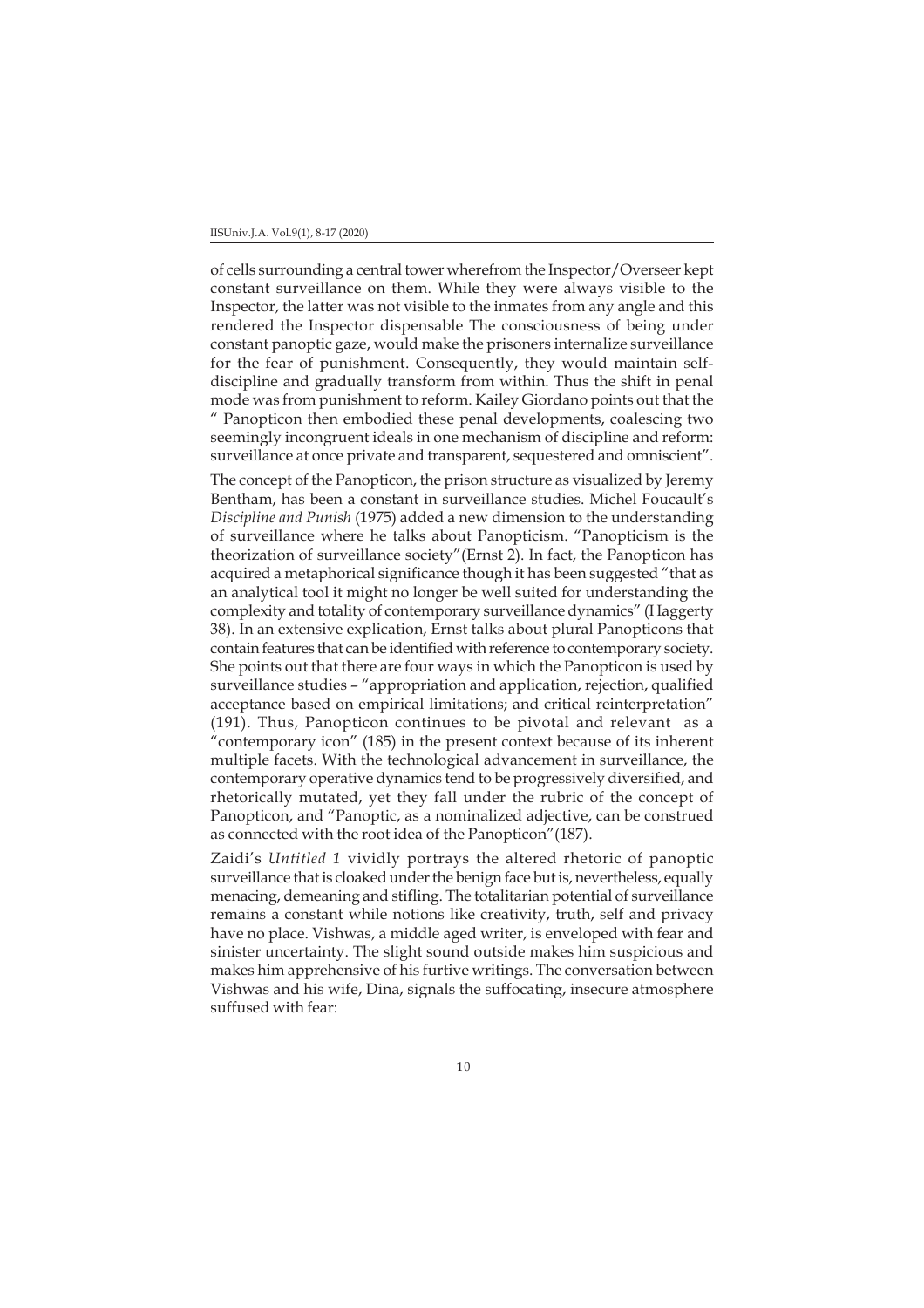Dina: Keep your voice down.

Vishwas: Keep your voice down. Keep your voice down. Them. You. Down. Down. (*Untitled* Act I Scene I)1

And when Dina is about to go, Vishwas tries to stop her from going out for a walk:

> Vishwas: What if they show up while you are gone? Dina: Then it's over. I will come visit you in jail. Probably. ( Act I Scene I)

Vishwas is under systematic confinement and the visibility instrument is the gaze of Tina, Dina's sister, who is employed to keep a watch over him. Surveillance has inherent rhetoric of the binary of the strategies adopted by the dominating order and the tactics adopted by the surveillance subject to contest and negotiate space for themselves in environments defined by strategies (Kevorkian 19). Satyajit B , the Communications Inspector, who happens to be the one-time friend of Vishwas, visits him in his office as per the protocol. The process begins subtly in a casual manner with the surveillance agent communicating with Vishwas in a friendly manner. However, "strategic surveillance involves a conscious strategy often in an adversial and inquisitorial context to gather information" (Marx xxv). He enquires about the party Vishwas had hosted in which their friend Kamal had also come:

Satyajit: You had quite a meeting on Friday.

Vishwas: It wasn't a meeting. A group of friends.

Satyajit: All writers?

Vishwas: Most of us.

Satyajit: You were hosting this meeting?

Vishwas: The get together? Yes.

Satyajit: It must have been quite a party.

Vishwas: About twelve people. That's not a party.

Satyajit: Uh-huh? Twelve writers? (*Untitled 1* Act I Scene III)

Topographies of fear are created in an ordinary, routine, everyday manner through the apparently gentle conversation, queries, phrases, acts like drinking water meticulously, pouring from above, and inactions. When Vishwas enquires whether their party was of any interest to him, Satyajit responds :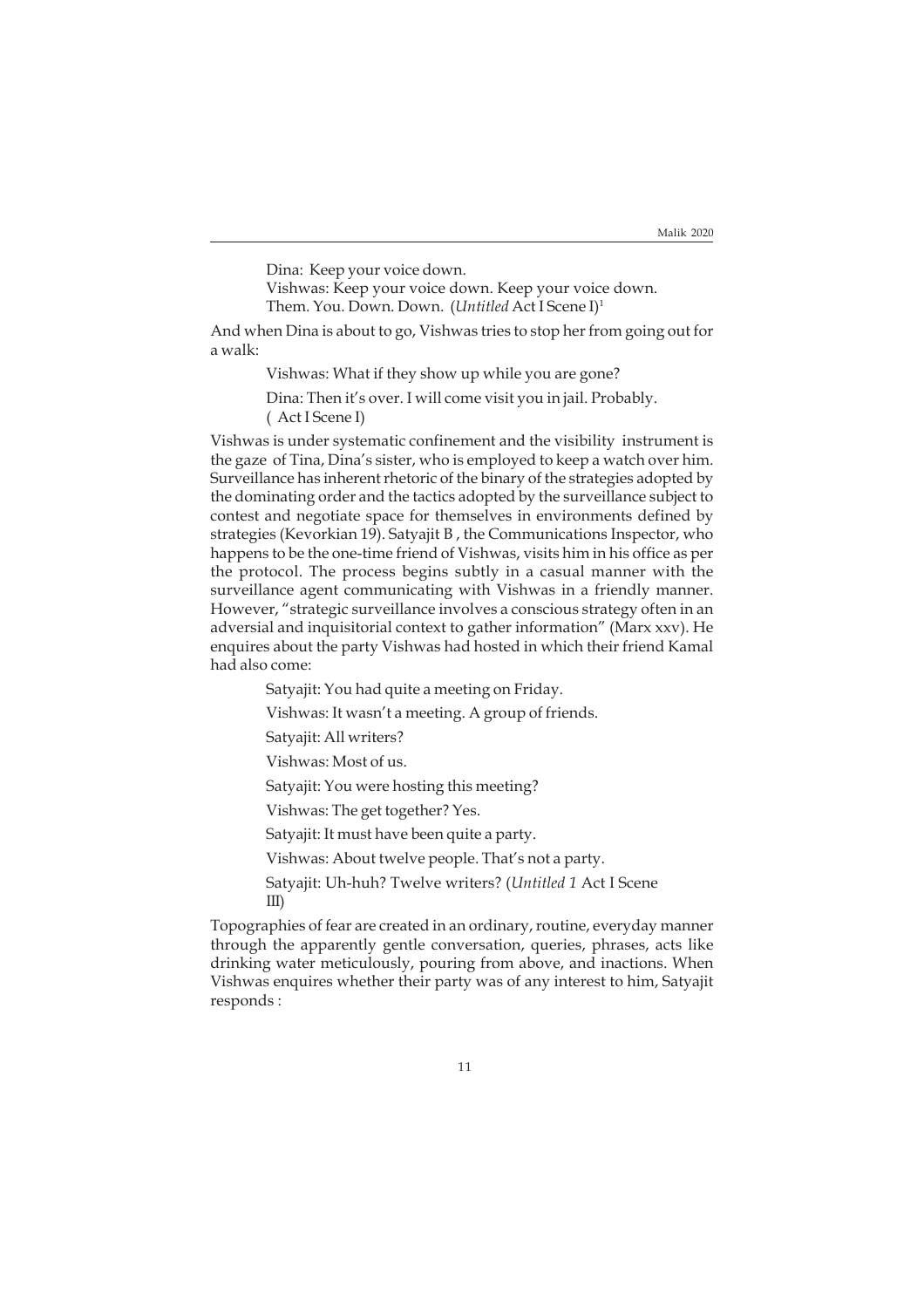Satyajit: We notice unusual things. …Kamal. Our friend .Who showed up unexpectedly at your little party. …He didn't tell you what he's been doing? …Well, he retired and went off the grid.(Act I Scene III)

The panoptic surveillance further becomes evident when under the garb of citizen outreach, he indicates that Vishwas is not being sufficiently visible on social media:

> Satyajit: Well my Department has noticed that you have not been communicating much.

> Vishwas: I talk. I mean, when I need to talk. I'm a writer. When there is something to talk about, I write. I post now and then on the social media.

Satyajit: Don't be defensive. Let me show your graph.

*He flips open a digital file and turns a page.*

Satyajit: Here's your usage. Voice, across three apps…Data use is slipping. Downward trend for two years. Only, a small spike in voice calls made the old fashioned way. Once or twice a month. You just had two conversations with your wife last week.( Act I Scene III)

Evidently, privacy is eroded and fear gains ground in Vishwas who immediately makes a call to his wife and continues to talk unnecessarily simply to increase the graph. With a determined mind, Satyajit resorts to the strategy of persuasion through deliberative rhetoric and tries to convince Dina when she is out for a walk. He asks her to support Vishwas and usher him towards the "right sort of people":

> Satyajit: Talk to him. …It will help if you can talk him into pushing his ideas in the right direction of progress. Interpret him, clarify him.( Act I Scene IV)

He also deliberately tries to impact Dina's psychology by underlining the fact that they are under constant surveillance and that their withdrawn and somewhat haughty behavior is unpalatable:

> Satyajit: …You know our philosophy. Move your tongue to move the world.

> Dina: My tongue is inside my head. You don't see it move. It moves a lot.

> Satyajit: Precisely. This is the thing. The department is a bit concerned about tongues that move only inside people's heads. Its called the invisible tongue. Internally, we call it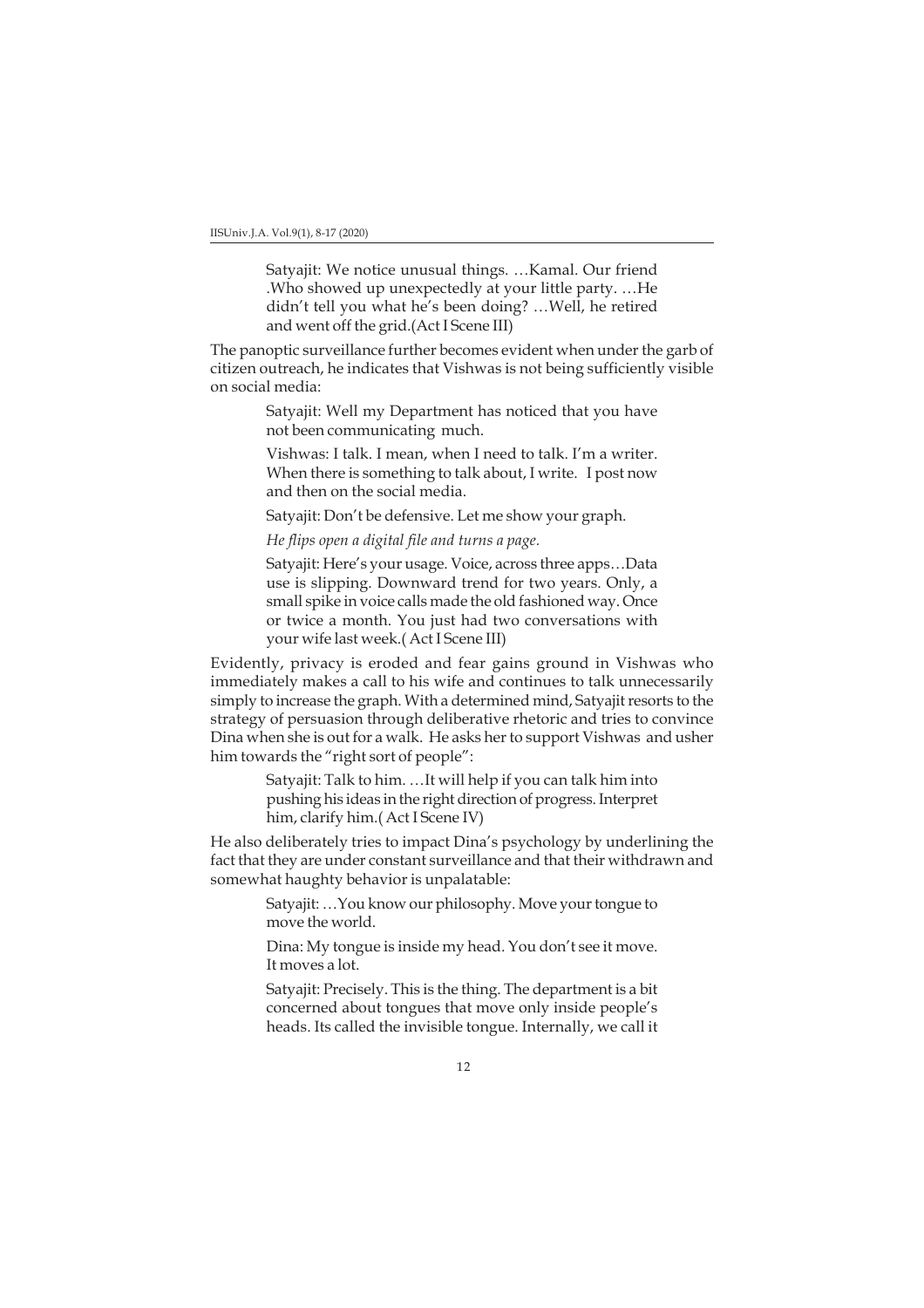the frantic tongue. …it is not a cool, considered, peaceful tongue. The tongue that works inside the head is not a civilized one. But let it out and it is forced to exercise a measure of restraint. ( Act I Scene IV)

The above is an example of ruthless social engineering to make resistant voices compliant. It is strongly reminiscent of 'Newspeak' in George Orwell's *Nineteen Eighty Four* that limits the freedom of thought, self-expression, and free will that might threaten the ideology of the regime of 'Big Brother' and the Party.

However, to counter the strategies adopted by the repressive authority, the subjects of surveillance resort to tactics to evade, negotiate and forge a space for themselves within the constricting environment designed for them.

Vishwas and Dina are living in an atmosphere of mistrust where people are mandated to be on the "grid", the advanced technological monitoring system. Their social engagements are mapped, the record of social interaction through social media is evaluated, their visibility is assessed and in case of non- compliance, they are given the flags as warnings. The fact that Vishwas and Dina have not installed television screen and cameras in their house, along with their almost negligible social mobility, makes them suspect. The couple is fully aware that the disciplining power is exerting a nuanced kind of authority to control them by creating knowledge about them. Correspondingly, Vishwas and Dina evolve protean ways to elude and defy the ubiquitous surveillance system. They create an impression of socializing by placing recorders on different sofas with the recorded voices of Vishwas and Kamal to befool the authorities vis-à-vis the actual meeting being conducted elsewhere. When Dina's phone rings, she answers:

> Dina: Hi… Yes , I'm back from work. Nono, his friends are here, that's why… Fine. His usual self… Bhajiya and zeera biscuits. He doesn't like butter biscuits. …How's your media engagement graph? Twelve percent? I am at twenty -five percent. Moderate. Why don't you like that wedding album?...Tina! Communication means ,express something. …Why don't you put one like and one comment? …It will bring your graph up…Wait…( Act I Scene VI)

And when the recorder stops playing due to some technical problem, she rushes to the sofa and speaks loudly:

> Dina: Where have you guys gone? Are you upstairs? More tea? Vishwas? I have only two hands…Hello, Tina? Can we talk later? Oh, I suppose, they 're just talking about the good old days…I'll tell you all about it later. Okay? ( Act I Scene VI)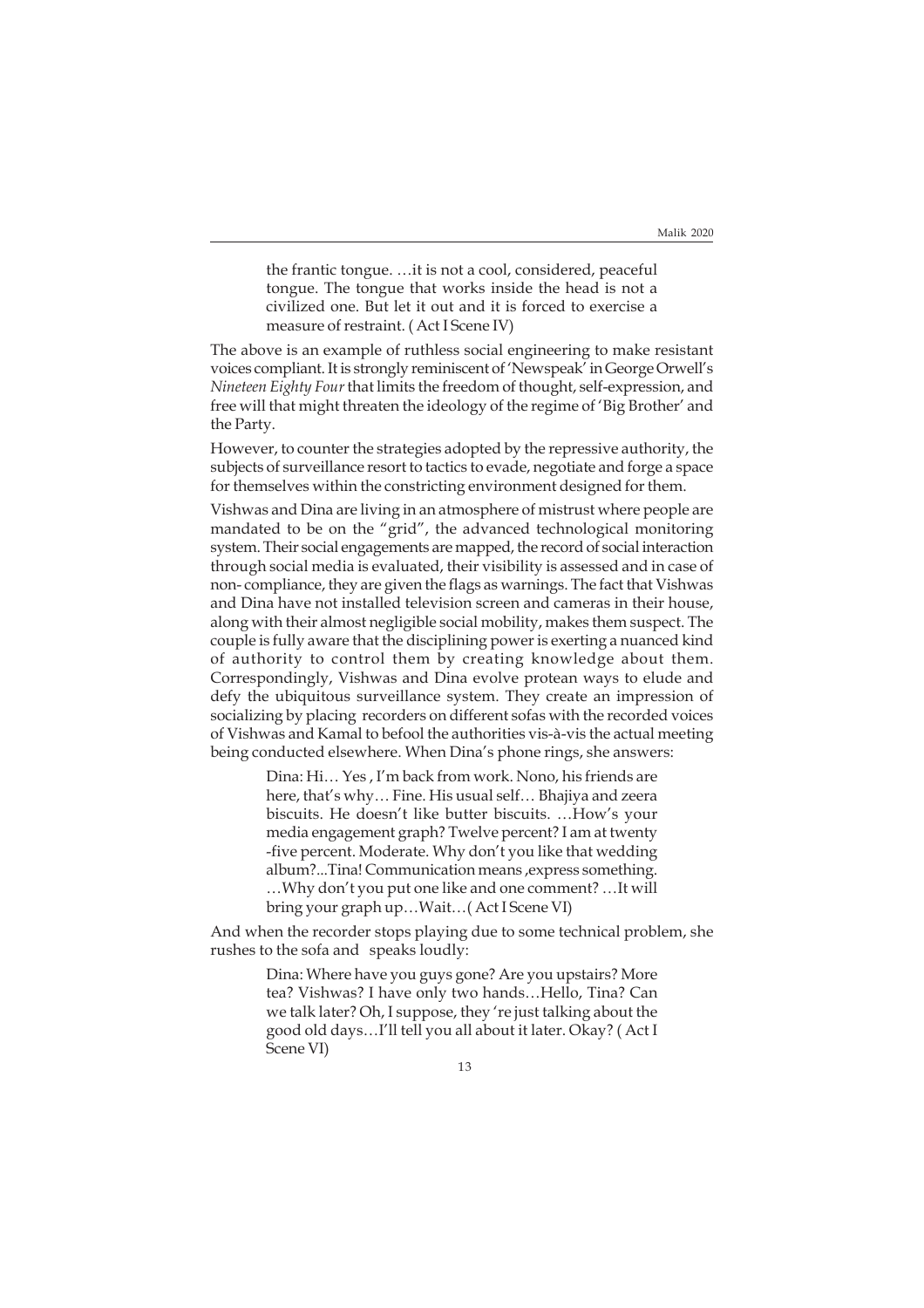However, they do not succeed in this. Later, when Dina goes out for a walk, she defiantly looks up into the street camera, stares hard into it and says:

> Dina: You must be bored? Or do you feel like the almighty?...You think you're the only one watching? I'm watching you too. The difference between you and me is that I can go away. …You think you've trapped me? No, you've just trapped yourself. … Watch me. …I'm well within my rights to do this.(Act II Scene II)

 And this brings two uniformed women rushing to her. Her subversive rage and resistance find overt expression here. Similarly, a resistant tone pervades throughout Vishwas' writing by way of a sustained metaphor of poison that begins with Socrates :

> The trouble with writers is that they rarely get to write about their death. …The great philosopher Socrates…words were his tools. …He was in the habit of asking questions that made people uncomfortable. …And so… he chose to drink that cup of poison. ( Act I, Scene II)

> …There are some poisons that neither kill nor cure. …You might feel as if you can't breathe. …The toxins cause infertility. You fail to produce. Or the seed growing within you gets damaged. Sometimes your vision of the future is stillborn. (Act I, Scene VII)

> There are some poisons that don't kill. They just take away your capacity to think and reason. Dhatura…The person who takes it loses …a sense of proportion…right or wrong. He obeys . And because he feels less pain, he wants to go on obeying, go on taking this poison. Go on surrendering his truth. ( Act II, Scene IX)

Through such references in his narrative, Vishwas, the surveillance subject, creates a discursive space suffused with allegories of resistance that could emanate only from an informed, motivated, and committed writer.

The strategy of invasive surveillance, corrosive of individual privacy and dignity, is adopted by Satyajit and he leads a search operation along with his team in Dina's bedroom in the absence of Vishwas. He euphemistically describes the whole exercise as routine and everyday matter. Dina is caught off guard and is anxious. He tries to normalize the whole process by engaging Dina in mundane conversation. However, when Dina is not pacified, he categorically states that Vishwas has been writing off the grid and that he has an old machine somewhere. She is at once defiant and defensive. Satyajit rationalizes: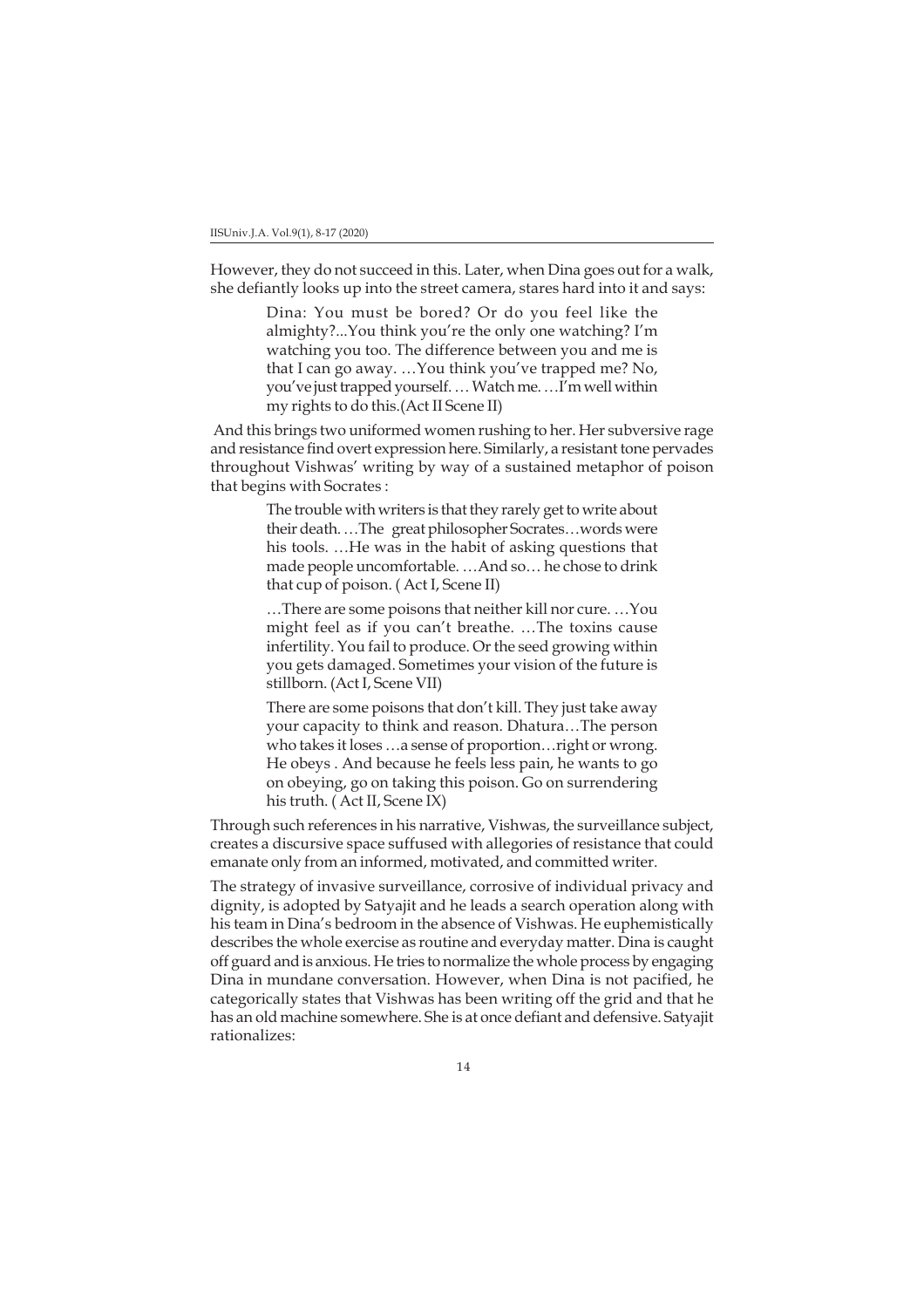Satyajit: You should not take it personally. Rules are rules. Everyone has to write on the grid. And why not? After all, writing is meant to be shared. …It's not like they are prevented from writing whatever they want to write. …As long as it … not… disturbs the peace. Or breaks any of the laws. We just like to see what's going on. It's like maintaining basic discipline... . (Act I Scene X)

The decisive move imminently follows when the two uniformed women come out of the bedroom with the record player and cassettes and Vishwas is taken for trial. He is charged with writing off the grid and not sharing his work with any public agency, of having used the software Infinite Monkey and having covered the camera with glue, having conducted meetings and deliberately misleading the department by pre- recorded conversations, having published off grid material in handwritten format, anonymously printed and circulated his book *Untitled 1* without specifying the genre, digitally uploading the book, the content being deliberately obscure and designed to create public disorder and question the validity of the state. Vishwas strongly refutes the charges and instead poses a question as to whether the proceedings of the court are also transparently being recorded – on the grid- thereby exposing the double standards as they are not recorded. He defends himself through counter arguments but ultimately lands up in prison.

Later Satyajit meets Vishwas in the prison while the trial is still in progress and offers a deal:

> Satyajit: Give us Kamal… you are both accused of conspiring to cause disaffection. Treason…

and says that post redemption, charges will be softened on Vishwas but he will not be able to write and publish. Vishwas poses his condition:

> Vishwas: I want to publicly acknowledge that I am the author of *Untitled 1.* (Act II Scene III)

And he is denied this and instead Satyajit, within the matrix of fear and coercion, exploits Dina's emotional insecurity. He is unwavering in his drive and taps Dina in the vulnerable state to become compliant. He reads from the file:

> Satyajit: Dina Vishwas spent seven minutes looking at a post that reads: I never understand why women don't do what is done to them. Why do they not rip out someone's insides? Why do they not endanger men's lives and make them bleed to death?... You do read everything, as per the file. That is good, Engagement is intense. But an instigation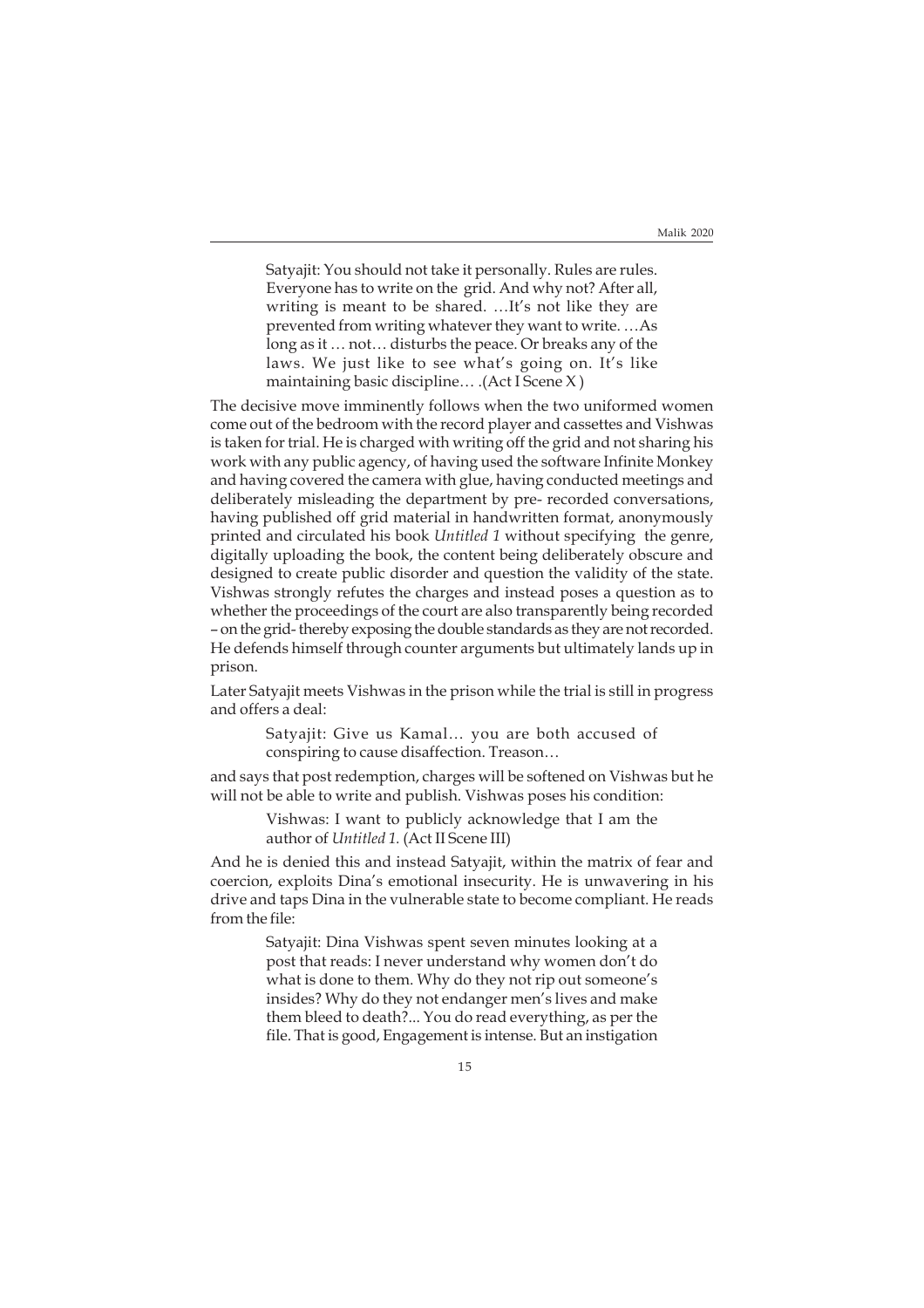to violence? That's a clear red flag. …Allow me to help you, Dina … .All you have to do is to help the department. The red flags are cancelled out. …All you have to tell us where the book was printed. Kamal knows our ways. He knows how to hide a printer. If you could get us some material evidence… .(Act II Scene IV)

Later she gives evidence before the jury that Vishwas is mentally derailed:

Dina: He has begun to lose control over his thoughts. He thinks he is being silenced through being offered ..the fellowship in the state. … He thinks that the new rules make writing an act of stenography. That the unwritten, unspoken word is God. (Act II Scene V)

But Vishwas insists that he wants to stand by his book and defends his friend Kamal but to no avail. In the end, both Vishwas and Dina become complacent and compliant:

> Vishwas: Should we have had children… . I would have written more compliant books. …Nobody will remember us. Or this. My little moment of… Nobody will tell the story as it was.

Dina: That I betrayed you?

Vishwas: That you loved me more than you loved my writing. …(Act II Scene VI)

Thus, the totalitarian potential of panoptic surveillance becomes evident through singular drive of Satyajit who can be called the Inspector in the context of the Panopticon. Repression, non-resistance, and compliance are the goals to be achieved through the rhetoric of surveillance. However, unlike the Inspector of the Panopticon who is not visible to the inmates, the surveillance agent here is menacing who interacts, monitors, persuades, connives, warns, and manipulates to achieve the goal and has dataveillance at hand. The penal mode in Bentham's Panopticon was from punishment to reform – 'soul training' but the panoptic surveillance as surfaced in the play lacks this spirit – it is compliance or punishment. The soul is left parched, the individual dispirited, the writer without a pen, and a notebook. Cultural expressions like *Untitled 1* project the dystopic vision which paradoxically is no more futuristic.

## **Notes**

1 The text of the play *Untitled 1* referred to in the paper is a kindle edition that has no pagination.